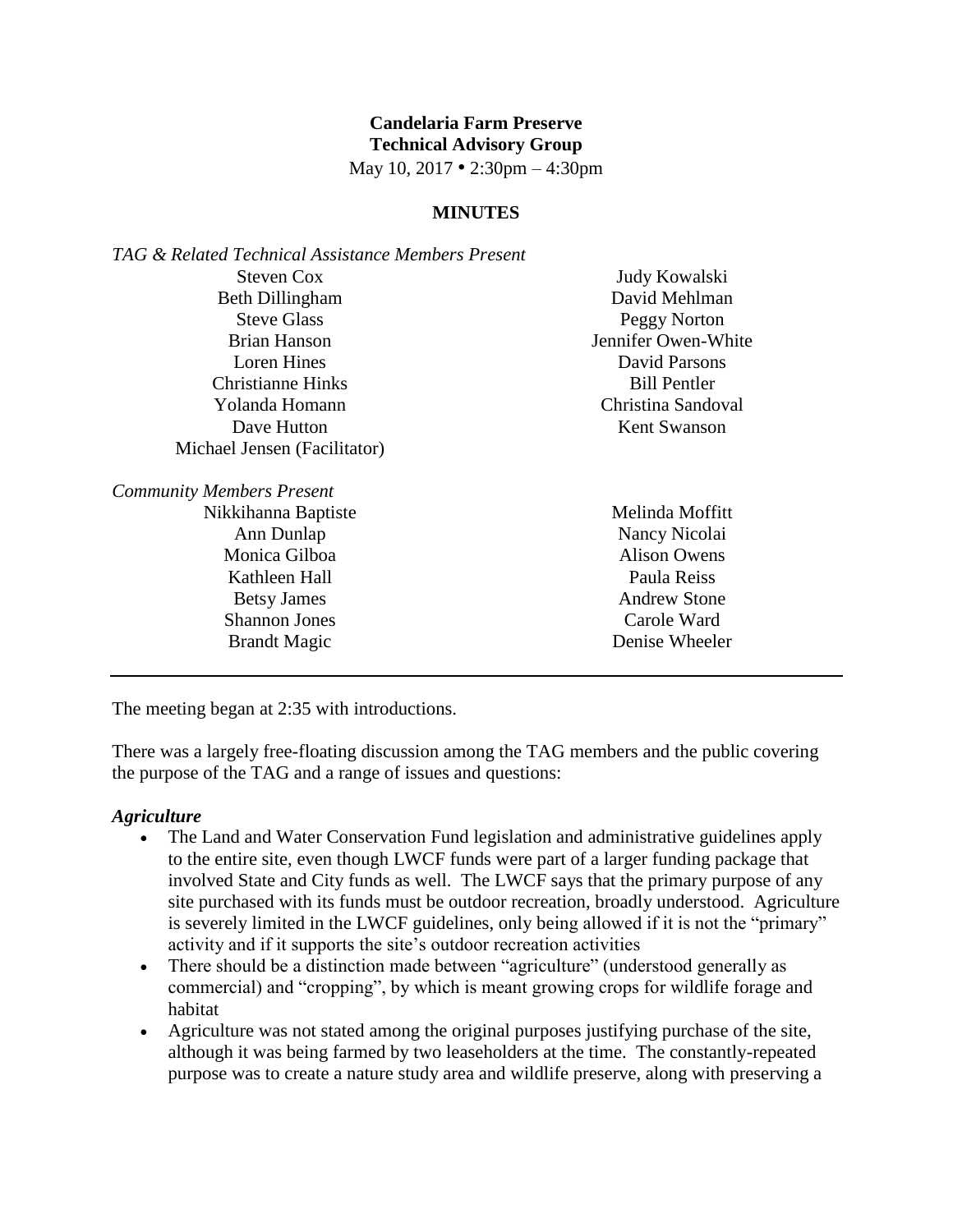large piece of open space, providing a buffer between existing development and the Bosque, and "shaping" urban development in the North Valley

- The USDA provided a wildlife cropping plan for the site in 1978 and the 1979 Predock Master Plan also delineated extensive wildlife cropping for forage and habitat
- The City said commercial agriculture had to continue because the City did not have the funds to convert the land; this became the new formal management plan in 1983, although commercial farming had continued unchanged from what it was before the land was purchased
- If farming of some type remains, but with a return to the idea that wildlife forage and habitat is more important, then it will surely be necessary to develop an interim cropping plan with the long-term goal of moving out of alfalfa and toward more grasses; the hedgerows will need a lot of work, but can supplement both forage and habitat

# *Wildlife Habitat*

- The question was asked: what do we mean by "wildlife habitat"? One response was: "biodiverse ecosystem". Another answer came as a new question: "What wildlife values do agricultural lands have"?
- Jennifer Owen-White pointed out that the loss of agricultural lands at Valle de Oro NWR (mostly alfalfa) means some bird species will be looking for other similar areas, such as Candelaria Farm Preserve. She also noted that even wildlife cropping will have to mesh with outdoor recreation opportunities
- There is a lot of expertise in the Valley dealing with the intersection of farming and wildlife, including conservation easements

# *Tree Nursery Status*

 Michael Jensen will research this issue in the Open Space files and report back at the next meeting

# *Baseline Data*

- There is a lot of data already available because there has been so much work done on the Rio Grande and the Bosque
- Sources of data include:
	- o USDA/NRCS soil surveys, maps, and plant material information
	- o US Fish & Wildlife Service data and maps
	- o US Army Corps of Engineers environmental assessments, maps, and hydrology information
	- o Bosque Ecosystem Monitoring Program river, drain, and groundwater data, along with leaf litter and arthropod data and various animal counts and studies
	- o Bird surveys by Steven Cox and others, as well as other animal studies
	- o MRGCD historical and current data and maps

## *Hedgerows*

• Kent Swanson said that Open Space will improve the hedgerows in the future